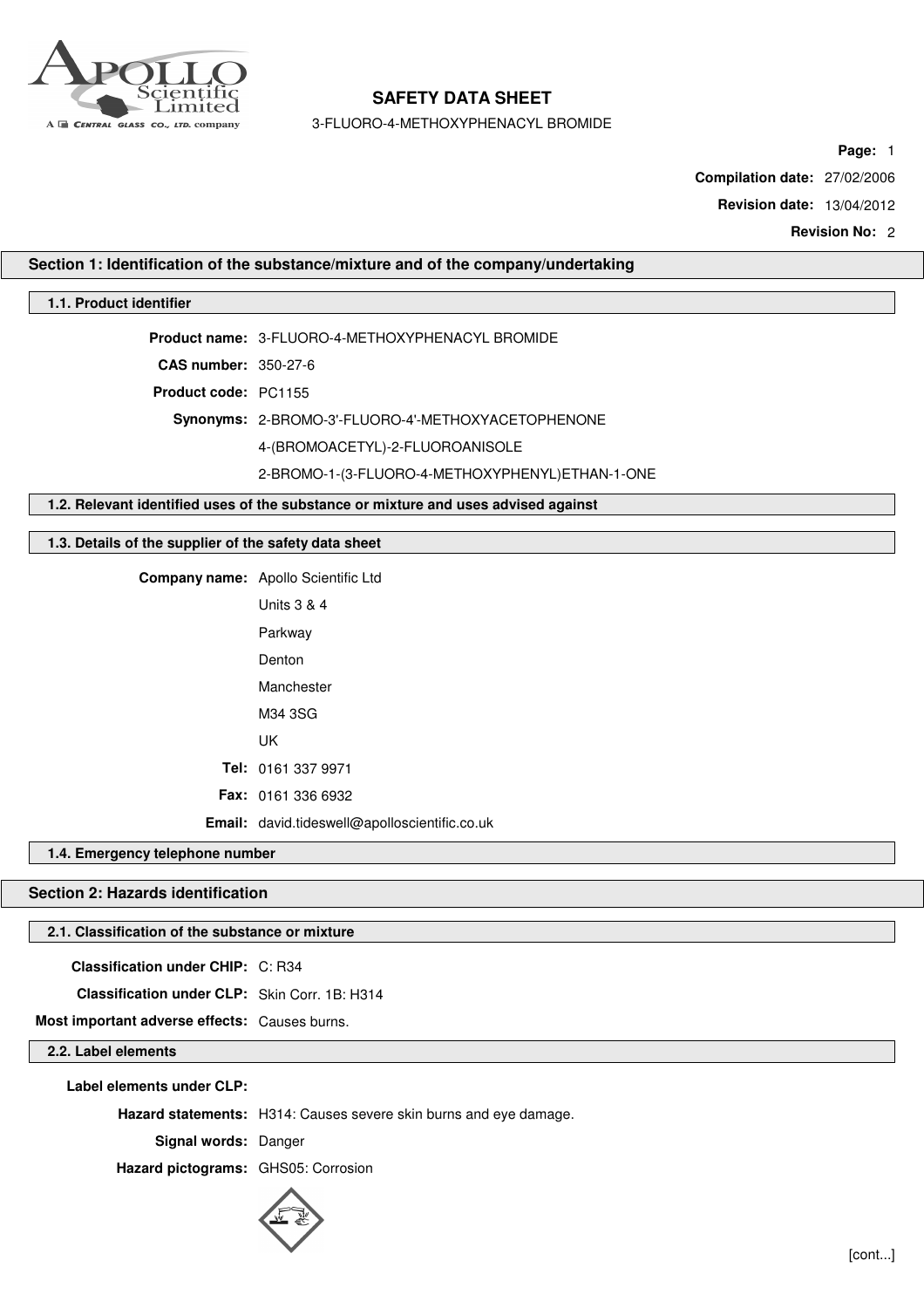### 3-FLUORO-4-METHOXYPHENACYL BROMIDE

|                            |                                                                                                                   | Page: 2 |
|----------------------------|-------------------------------------------------------------------------------------------------------------------|---------|
|                            | <b>Precautionary statements:</b> P280: Wear protective gloves/protective clothing/eye protection/face protection. |         |
|                            | P309+311: IF exposed or if you feel unwell: Call a POISON CENTER or doctor.                                       |         |
| Label elements under CHIP: |                                                                                                                   |         |
| Hazard symbols: Corrosive. |                                                                                                                   |         |
|                            |                                                                                                                   |         |
|                            | Risk phrases: R34: Causes burns.                                                                                  |         |
|                            | <b>Safety phrases:</b> S22: Do not breathe dust.                                                                  |         |
|                            | S26: In case of contact with eyes, rinse immediately with plenty of water and seek                                |         |
|                            | medical advice.                                                                                                   |         |
|                            | S28: After contact with skin, wash immediately with plenty of water.                                              |         |
|                            | S36/37/39: Wear suitable protective clothing, gloves and eye / face protection.                                   |         |
|                            | S45: In case of accident or if you feel unwell, seek medical advice immediately (show                             |         |
|                            | the label where possible).                                                                                        |         |

# **2.3. Other hazards**

**Other hazards:** Lachrymatory.

**PBT:** This substance is not identified as a PBT substance.

### **Section 3: Composition/information on ingredients**

### **3.1. Substances**

**Chemical identity:** 3-FLUORO-4-METHOXYPHENACYL BROMIDE

## **Section 4: First aid measures**

### **4.1. Description of first aid measures**

| Skin contact: Remove all contaminated clothes and footwear immediately unless stuck to skin. |  |
|----------------------------------------------------------------------------------------------|--|
| Drench the affected skin with running water for 10 minutes or longer if substance is still   |  |
| on skin. Transfer to hospital if there are burns or symptoms of poisoning.                   |  |
|                                                                                              |  |

- **Eye contact:** Bathe the eye with running water for 15 minutes. Transfer to hospital for specialist examination.
	- **Ingestion:** Wash out mouth with water. Do not induce vomiting. Give 1 cup of water to drink every 10 minutes. If unconscious, check for breathing and apply artificial respiration if necessary. If unconscious and breathing is OK, place in the recovery position. Transfer to hospital as soon as possible.
	- **Inhalation:** Remove casualty from exposure ensuring one's own safety whilst doing so. If unconscious and breathing is OK, place in the recovery position. If conscious, ensure the casualty sits or lies down. If breathing becomes bubbly, have the casualty sit and provide oxygen if available. Transfer to hospital as soon as possible.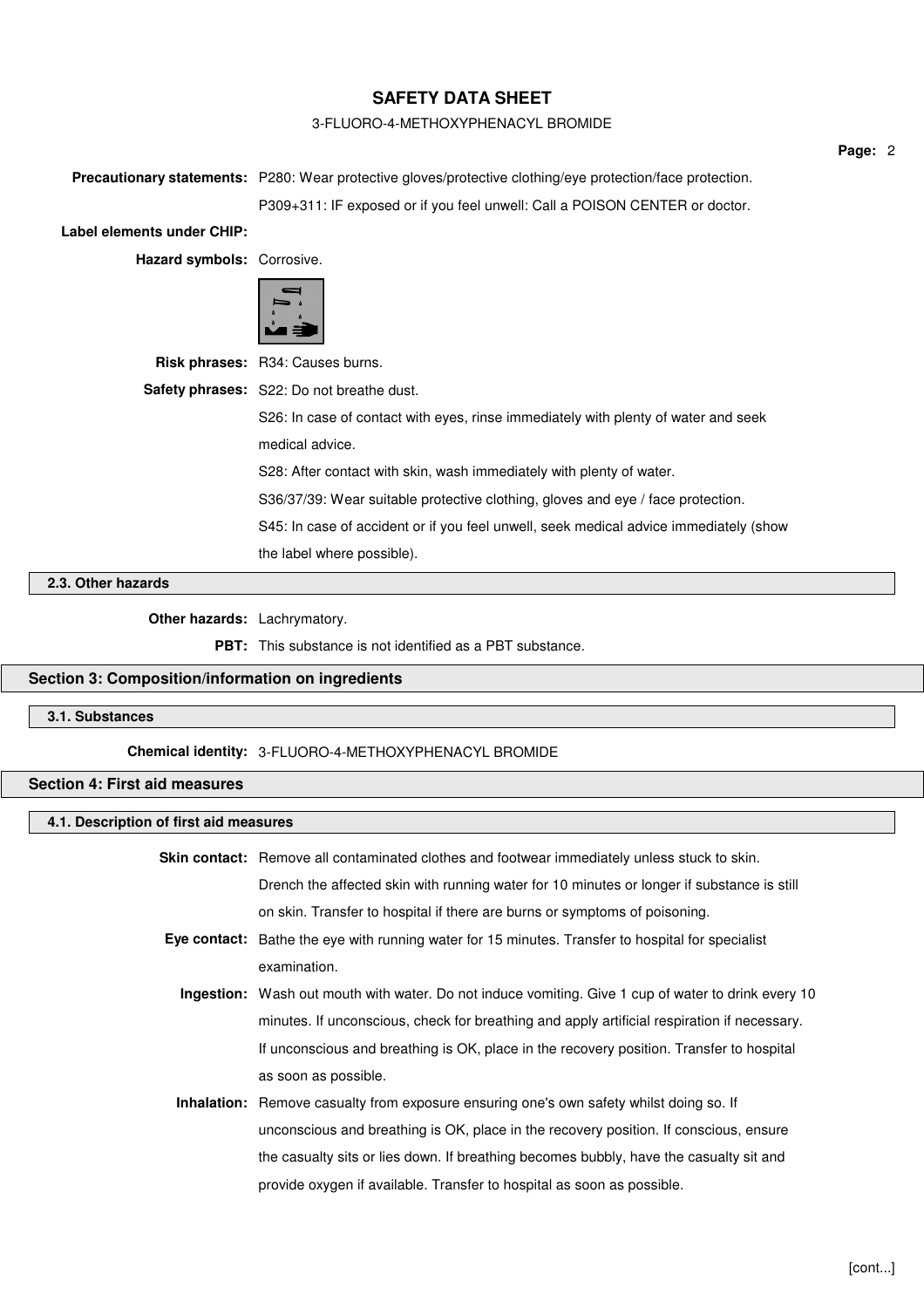#### 3-FLUORO-4-METHOXYPHENACYL BROMIDE

#### **4.2. Most important symptoms and effects, both acute and delayed**

**Skin contact:** Blistering may occur. Progressive ulceration will occur if treatment is not immediate.

**Eye contact:** Corneal burns may occur. May cause permanent damage.

**Ingestion:** Corrosive burns may appear around the lips. Blood may be vomited. There may be bleeding from the mouth or nose.

**Inhalation:** There may be shortness of breath with a burning sensation in the throat. Exposure may cause coughing or wheezing.

### **4.3. Indication of any immediate medical attention and special treatment needed**

### **Section 5: Fire-fighting measures**

#### **5.1. Extinguishing media**

**Extinguishing media:** Carbon dioxide, dry chemical powder, foam. Suitable extinguishing media for the surrounding fire should be used. Use water spray to cool containers.

### **5.2. Special hazards arising from the substance or mixture**

**Exposure hazards:** Corrosive. In combustion emits toxic fumes. Carbon oxides. Hydrogen bromide (HBr). Hydrogen fluoride (HF).

## **5.3. Advice for fire-fighters**

**Advice for fire-fighters:** Wear self-contained breathing apparatus. Wear protective clothing to prevent contact with skin and eyes.

### **Section 6: Accidental release measures**

#### **6.1. Personal precautions, protective equipment and emergency procedures**

**Personal precautions:** Notify the police and fire brigade immediately. If outside keep bystanders upwind and away from danger point. Mark out the contaminated area with signs and prevent access to unauthorised personnel. Do not attempt to take action without suitable protective clothing - see section 8 of SDS. Do not create dust.

### **6.2. Environmental precautions**

**Environmental precautions:** Do not discharge into drains or rivers.

### **6.3. Methods and material for containment and cleaning up**

**Clean-up procedures:** Clean-up should be dealt with only by qualified personnel familiar with the specific substance. Transfer to a closable, labelled salvage container for disposal by an appropriate method.

## **6.4. Reference to other sections**

### **Section 7: Handling and storage**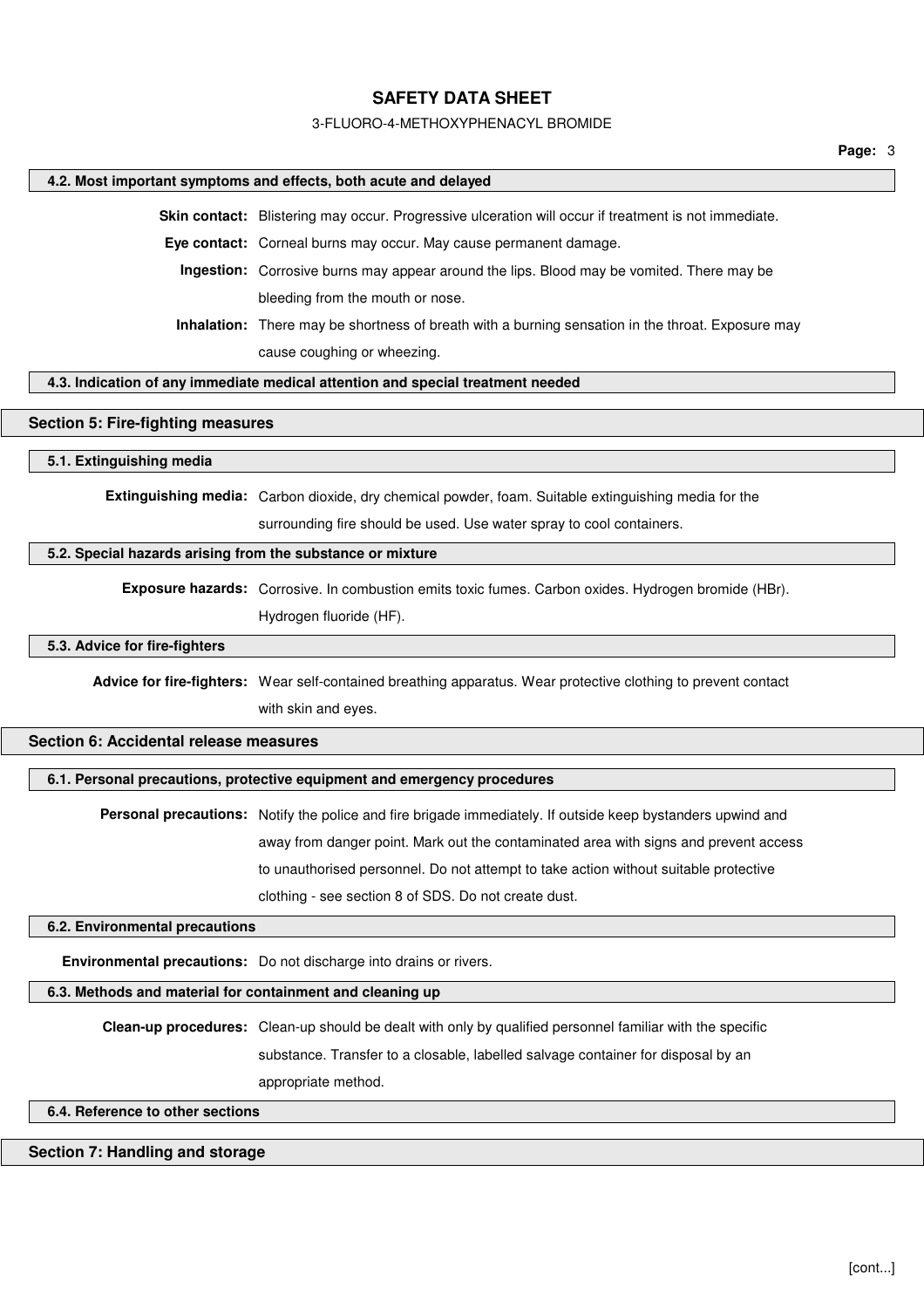# 3-FLUORO-4-METHOXYPHENACYL BROMIDE

| 7.1. Precautions for safe handling                         |                                                                                                                     |  |
|------------------------------------------------------------|---------------------------------------------------------------------------------------------------------------------|--|
|                                                            | Handling requirements: Avoid direct contact with the substance. Ensure there is sufficient ventilation of the area. |  |
|                                                            | Do not handle in a confined space. Avoid the formation or spread of dust in the air. Only                           |  |
|                                                            | use in fume hood.                                                                                                   |  |
|                                                            | 7.2. Conditions for safe storage, including any incompatibilities                                                   |  |
|                                                            | Storage conditions: Store in cool, well ventilated area. Keep container tightly closed. Light Sensitive. Store      |  |
|                                                            | under Argon. Recommended storage temp 2-8 °C.                                                                       |  |
|                                                            | Suitable packaging: Must only be kept in original packaging.                                                        |  |
| 7.3. Specific end use(s)                                   |                                                                                                                     |  |
| Specific end use(s): No data available.                    |                                                                                                                     |  |
|                                                            |                                                                                                                     |  |
| Section 8: Exposure controls/personal protection           |                                                                                                                     |  |
| 8.1. Control parameters                                    |                                                                                                                     |  |
| Workplace exposure limits: Not applicable.                 |                                                                                                                     |  |
| 8.2. Exposure controls                                     |                                                                                                                     |  |
|                                                            | <b>Engineering measures:</b> Ensure there is sufficient ventilation of the area.                                    |  |
|                                                            | Respiratory protection: Self-contained breathing apparatus must be available in case of emergency. Respiratory      |  |
|                                                            | protective device with particle filter.                                                                             |  |
|                                                            | Hand protection: Protective gloves.                                                                                 |  |
|                                                            | Eye protection: Tightly fitting safety goggles. Ensure eye bath is to hand.                                         |  |
|                                                            | Skin protection: Protective clothing.                                                                               |  |
| Section 9: Physical and chemical properties                |                                                                                                                     |  |
| 9.1. Information on basic physical and chemical properties |                                                                                                                     |  |
|                                                            |                                                                                                                     |  |
| State: Solid                                               | Odour: Lachrymatory                                                                                                 |  |
| Melting point/range °C: 71-74                              |                                                                                                                     |  |
| 9.2. Other information                                     |                                                                                                                     |  |
|                                                            |                                                                                                                     |  |
| Other information: Not applicable.                         |                                                                                                                     |  |
| Section 10: Stability and reactivity                       |                                                                                                                     |  |
| 10.1. Reactivity                                           |                                                                                                                     |  |
|                                                            | Reactivity: Stable under recommended transport or storage conditions.                                               |  |
| 10.2. Chemical stability                                   |                                                                                                                     |  |
|                                                            |                                                                                                                     |  |

**Chemical stability:** Stable under normal conditions.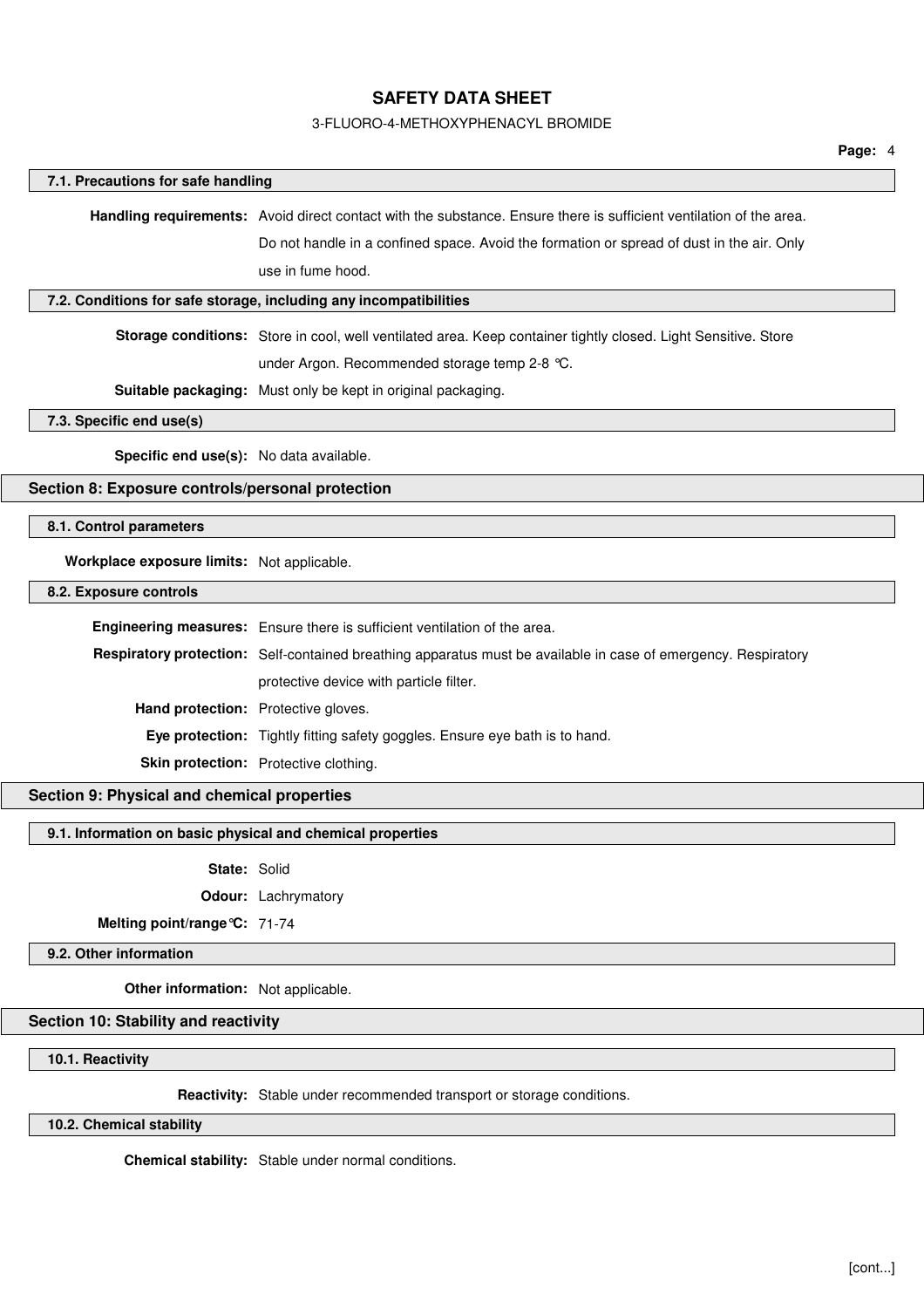### 3-FLUORO-4-METHOXYPHENACYL BROMIDE

### **10.3. Possibility of hazardous reactions**

**Hazardous reactions:** Hazardous reactions will not occur under normal transport or storage conditions.

### **10.4. Conditions to avoid**

**Conditions to avoid:** Heat. Light.

#### **10.5. Incompatible materials**

**Materials to avoid:** Strong oxidising agents. Strong acids.

## **10.6. Hazardous decomposition products**

**Haz. decomp. products:** In combustion emits toxic fumes of carbon dioxide / carbon monoxide. Hydrogen

bromide gas (HBr). Hydrogen fluoride (HF).

### **Section 11: Toxicological information**

### **11.1. Information on toxicological effects**

### **Relevant hazards for substance:**

| Hazard                        | Route      | Basis              |
|-------------------------------|------------|--------------------|
| ⊩Skin corrosion/irritation    | <b>DRM</b> | Based on test data |
| Serious eye damage/irritation | OPT        | Based on test data |

#### **Symptoms / routes of exposure**

**Skin contact:** Blistering may occur. Progressive ulceration will occur if treatment is not immediate.

**Eye contact:** Corneal burns may occur. May cause permanent damage.

**Ingestion:** Corrosive burns may appear around the lips. Blood may be vomited. There may be bleeding from the mouth or nose.

**Inhalation:** There may be shortness of breath with a burning sensation in the throat. Exposure may cause coughing or wheezing.

#### **Section 12: Ecological information**

**12.1. Toxicity**

**Ecotoxicity values:** Not applicable.

## **12.2. Persistence and degradability**

**Persistence and degradability:** No data available.

**12.3. Bioaccumulative potential**

**Bioaccumulative potential:** No data available.

**12.4. Mobility in soil**

**Mobility:** No data available.

# **12.5. Results of PBT and vPvB assessment**

**PBT identification:** This substance is not identified as a PBT substance.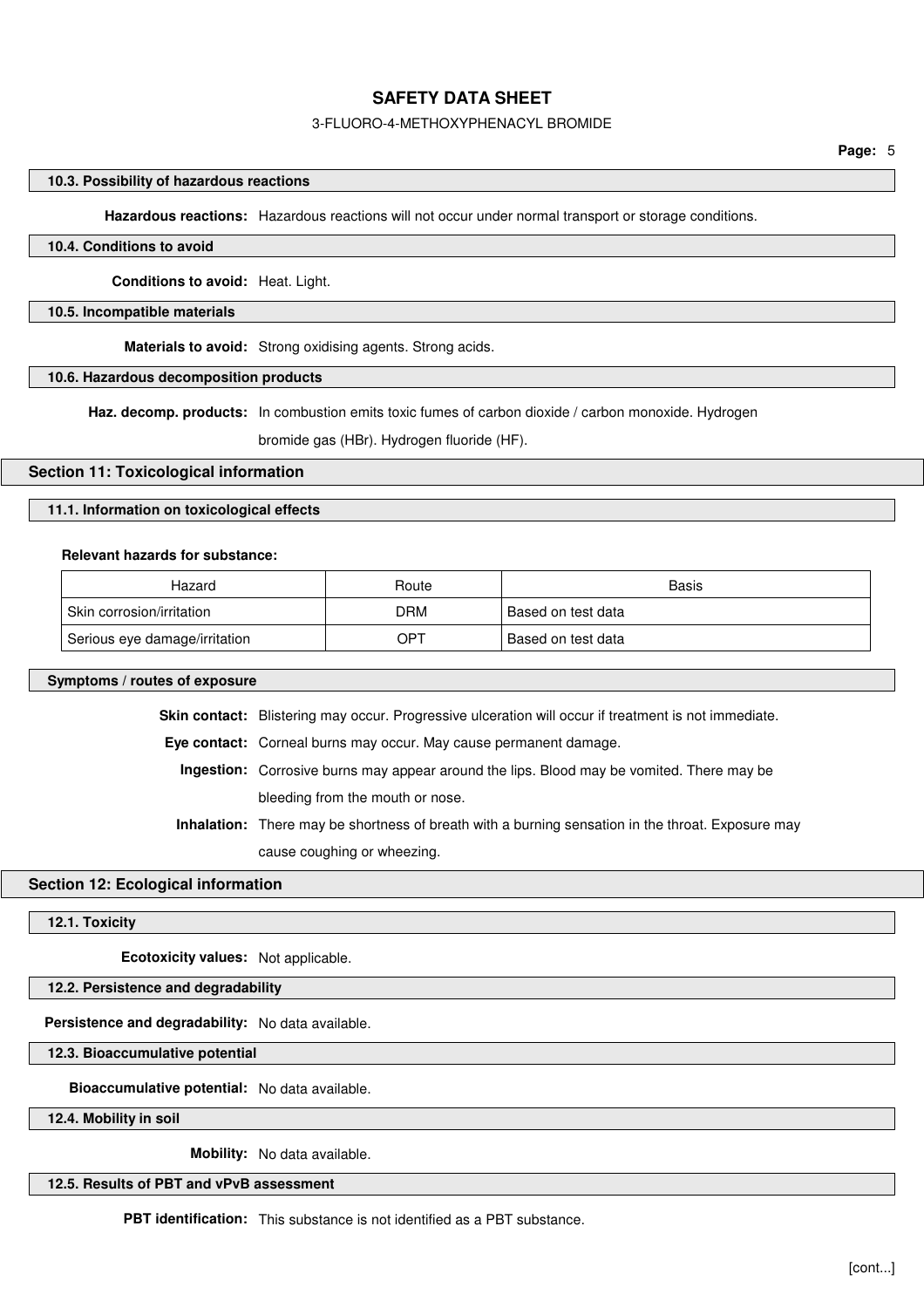### 3-FLUORO-4-METHOXYPHENACYL BROMIDE

**Page:** 6

### **12.6. Other adverse effects**

## **Other adverse effects:** No data available.

# **Section 13: Disposal considerations**

### **13.1. Waste treatment methods**

| Disposal operations: MATERIAL SHOULD BE DISPOSED OF IN ACCORDANCE WITH LOCAL, STATE AND                             |
|---------------------------------------------------------------------------------------------------------------------|
| FEDERAL REGULATIONS                                                                                                 |
| <b>Disposal of packaging:</b> Dispose of as special waste in compliance with local and national regulations Observe |
| all federal, state and local environmental regulations.                                                             |
| <b>NB:</b> The user's attention is drawn to the possible existence of regional or national                          |
|                                                                                                                     |

regulations regarding disposal.

# **Section 14: Transport information**

**14.1. UN number**

**UN number:** UN1759

**14.2. UN proper shipping name**

**Shipping name:** CORROSIVE SOLID, N.O.S.

**14.3. Transport hazard class(es)**

**Transport class:** 8

**14.4. Packing group**

**Packing group:** III

**14.5. Environmental hazards**

**Environmentally hazardous:** No **Marine pollutant:** No

**14.6. Special precautions for user**

### **Section 15: Regulatory information**

**15.1. Safety, health and environmental regulations/legislation specific for the substance or mixture**

**15.2. Chemical Safety Assessment**

**Chemical safety assessment:** A chemical safety assessment has not been carried out for the substance or the mixture

by the supplier.

### **Section 16: Other information**

### **Other information**

**Other information:** This safety data sheet is prepared in accordance with Commission Regulation (EU) No

453/2010.

\* Data predicted using computational software. Toxtree - Toxic Hazard Estimation by

decision tree approach. http://ecb.jrc.ec.europa.eu/qsar/qsar-tools/index.php?